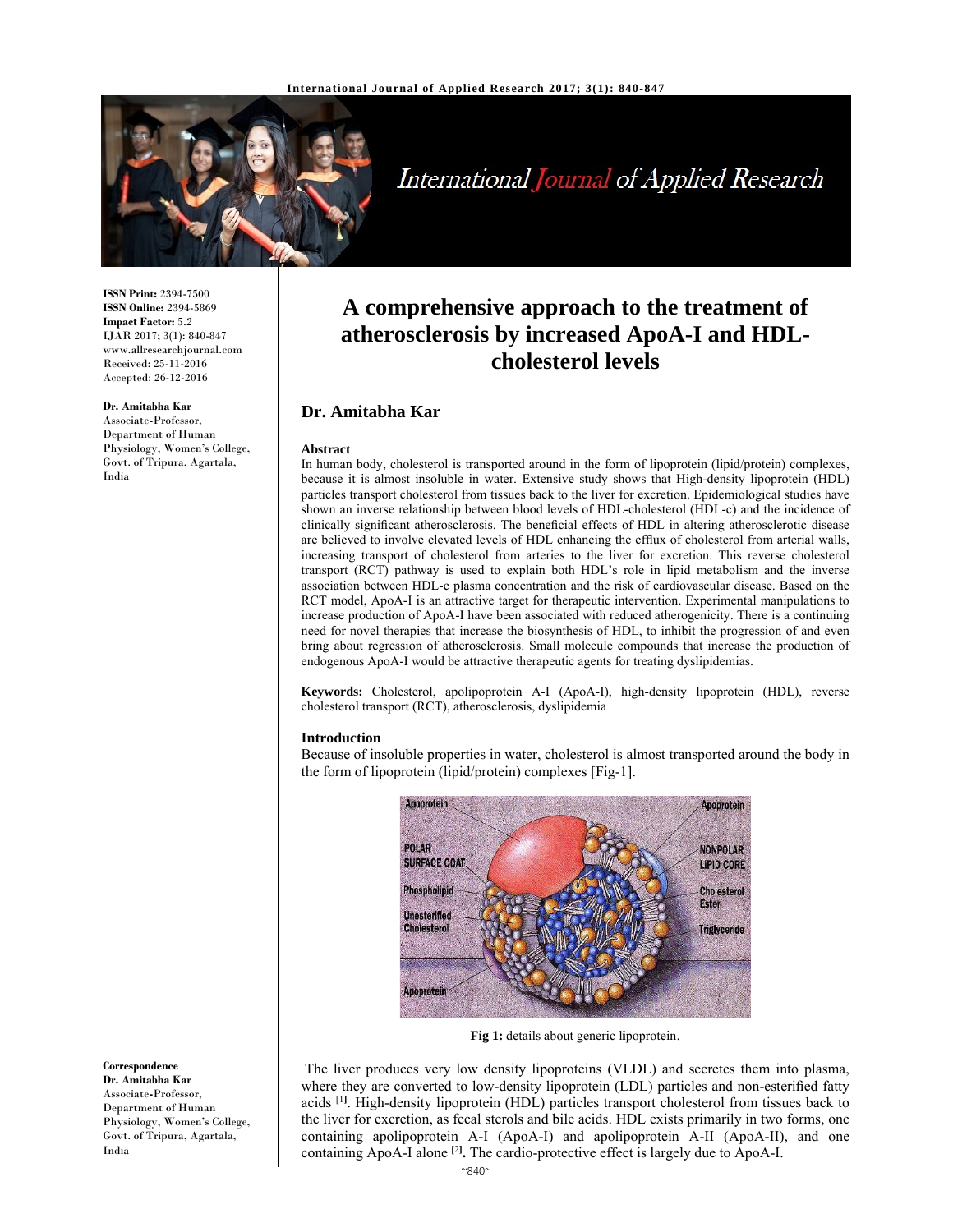In addition to their role in RCT, HDL particles comprises anti-inflammatory, anti-oxidative, anti-apoptotic, antithrombotic, vasodilatory, and antiinfective properties. Statistics of lipid metabolism also reveals that dyslipidemia is associated to atherosclerosis  $[3A, 3B, 3C, 3D, 3E]$ . The validity of the hypothesis was ultimately established by major epidemiological studies**,** such as the "Seven Countries Study," which, with a 25-year follow-up, found that across cultures, cholesterol levels were linearly related to coronary heart disease mortality [4]. Other epidemiological studies, including the Framingham and Procam studies, and it has also found that, there isan inverse relationship between blood levels of HDL-c and the incidence of clinically significant atherosclerosis [5]. This inverse association between HDL-c concentrations and cardiovascular risk is apparently continuous; there seems to be no threshold value.In fact, each 1 mg/dL increment in serum HDL-c is associated with a 2%–3% decrement in cardiovascular risk, while a 1% reduction in LDL-c decreased the risk of

coronary heart disease (CHD) by 1%–2% [6**]** . The Veterans Affairs HDL-c Intervention Trial (VA-HIT) examined the benefit of secondary prevention in patients with low HDL-c levels and a history of coronary artery disease (CAD).

Apolipoprotein B is the primary apolipoprotein of chylomicrons, VLDL, IDL, and LDL particles (LDL known commonly by the misnomer "bad cholesterol" when in reference to both heart disease and vascular disease in general), which is responsible for carrying fat molecules (lipids), including cholesterol, around the body (within the water outside cells) to all cells within all tissues. While all the functional roles of ApoB within the LDL (and all larger) particles remains somewhat unclear, it is the primary organizing protein (of the entire complex shell enclosing/carrying fat molecules within) component of the particles and is absolutely required for the formation of these particles. What is also clear is that the ApoB on the LDL particle acts as a ligand for LDL receptors in various cells throughout the body.

Metabolic Syndrome: Disease of the Modern Era Constellation of several risk factors that increase chance of coronary artery disease, peripheral vascular disease, stroke and type 2 diabetes. Combination of 3 or more of the following risks: · Abdominal obesity · Triglyceride levels above 150 mg/dL • Low HDL cholesterol · Elevated blood pressure (>130/85 mm Hg) · Fasting blood glucose > 100 mg/dL Aging a major contributor: prevalence in 20-29 yr olds = 6.7%; 60-69 yr olds = 43.5%

*Fig2: demonstrates several risk factors associated with CAD* 

In patients with existing CAD, the only lipid abnormality seemsa low HDL-c level.The INTERHEART study, an international case control study comparing myocardial infarction survivors with age-and gender-matched controls, showed the ApoA-I/Apo-B ratio to be the strongest modifiable protective factor [7].

#### **Reverse Cholesterol Transport (RCT)**

The process whereby excess cholesterol in peripheral cells, especially foam cells, is returned to the liver for degradation and excretion.



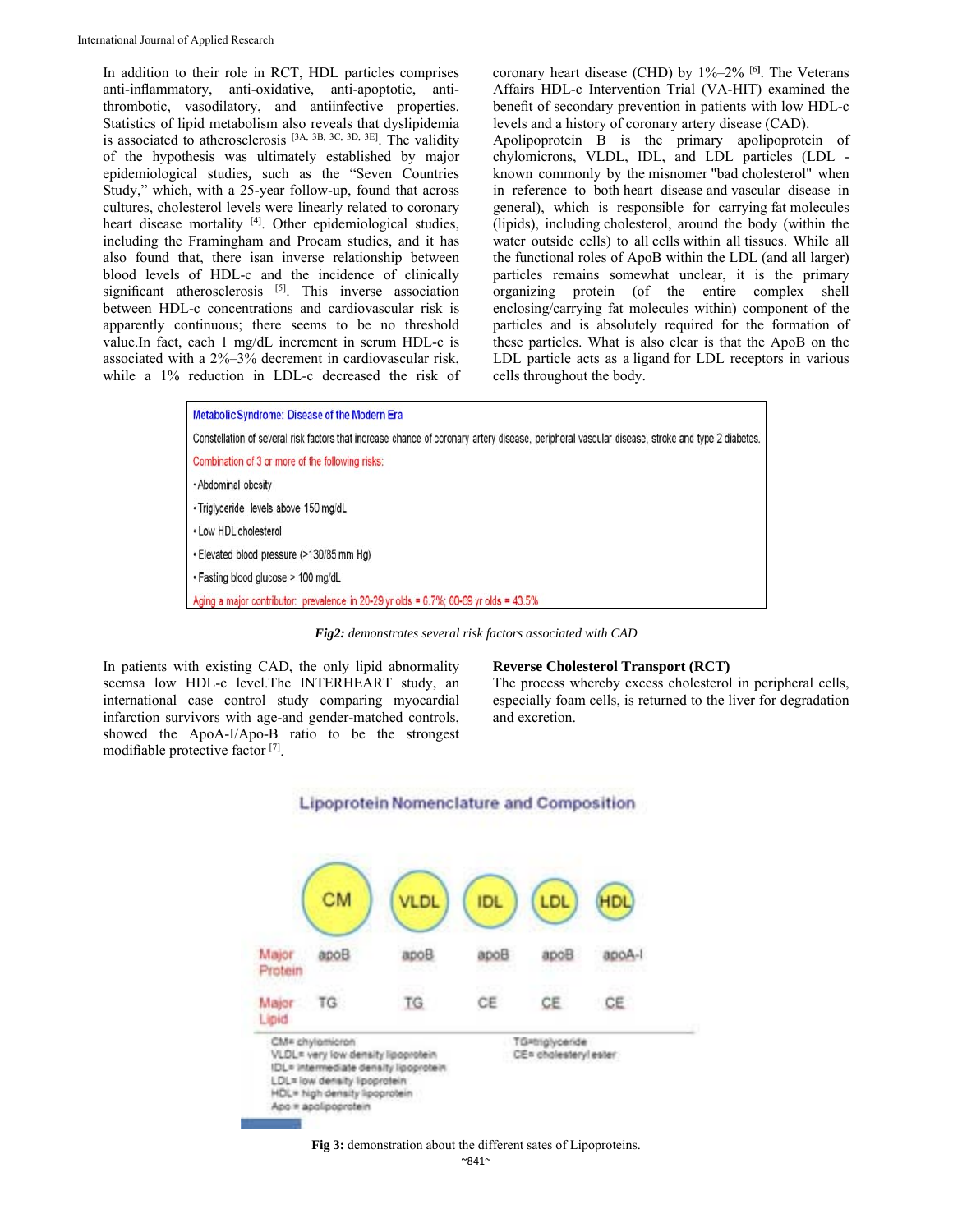## **Site of Synthesis of Lipoproteins**



**Fig 4:** demonstrates about the site of synthesis of Lipoproteins.

## **Major Apolipoproteins and Their Function**

| Apo      | Lipo               | <b>Origin</b>    | <b>Function</b>                                            |
|----------|--------------------|------------------|------------------------------------------------------------|
| ApoA-I   | <b>HDL</b>         | Liver, intestine | Activate LCAT, Cholesterol<br>efflux via ABCA1 transporter |
| ApoB-100 | VLDL,<br>LDL       | Liver            | Ligand LDL receptor, TG<br>transport from cells            |
| Apo(a)   | Lp(a)              | Liver            | Inhibits fibrinolysis                                      |
| ApoCII   | HDL, VLDL<br>Liver |                  | Activates lipoprotein lipase                               |
| ApoE     | VLDL, IDL          | Liver, intestine | Ligand, LDL receptor, LRP<br>receptor                      |

LCAT: lecithin:cholesterol acyltransferase

ABCA1: ATP binding cassette protein A1

LRP: LDL receptor related protein

**Fig 5:** Major Apolipoproteins and their functions

RCT involves apoA-I [Fig:5], ABCA1 and LCAT as well as Receptors on the liver for uptak**e** of the excess cholesterol**.**  While the mechanisms of the beneficial effects of HDL in altering atherosclerotic disease are not completely understood, it is believed that elevated levels of HDL enhance the efflux of cholesterol from arterial walls, increasing transport of cholesterol from arteries to the liver for excretion. Elevation of ApoA-I increases *paraoxonase*  activity, and enhances anticoagulant and anti-inflammatory activities. HDL also promotes fibrinolysis.Additionally, HDL particles protect against LDL oxidation, plays a key step in promoting cholesterol uptake by arterial macrophages. The major steps in the reverse cholesterol transport (RCT) pathway [Fig:6] are the active efflux of cholesterol and phospholipids from cells by ATP-binding cassette transporter A1 (ABCA1), the binding of cholesterol to apolipoproteins, forming pre-HDL, the esterification of HDL-bound cholesterol by lecithin cholesterol acyl transferase (LCAT;the resulting cholesteryl esters (CEs) are the core lipids of HDL)[Fig:7], CETP-mediated exchange of CEs andTGs between HDL and Apo B-containing particles,and hepatic lipase (HL)-mediated uptake of cholesterol and TGs by the liver. This RCT conceptis used to explain both HDL's role in lipid metabolism and the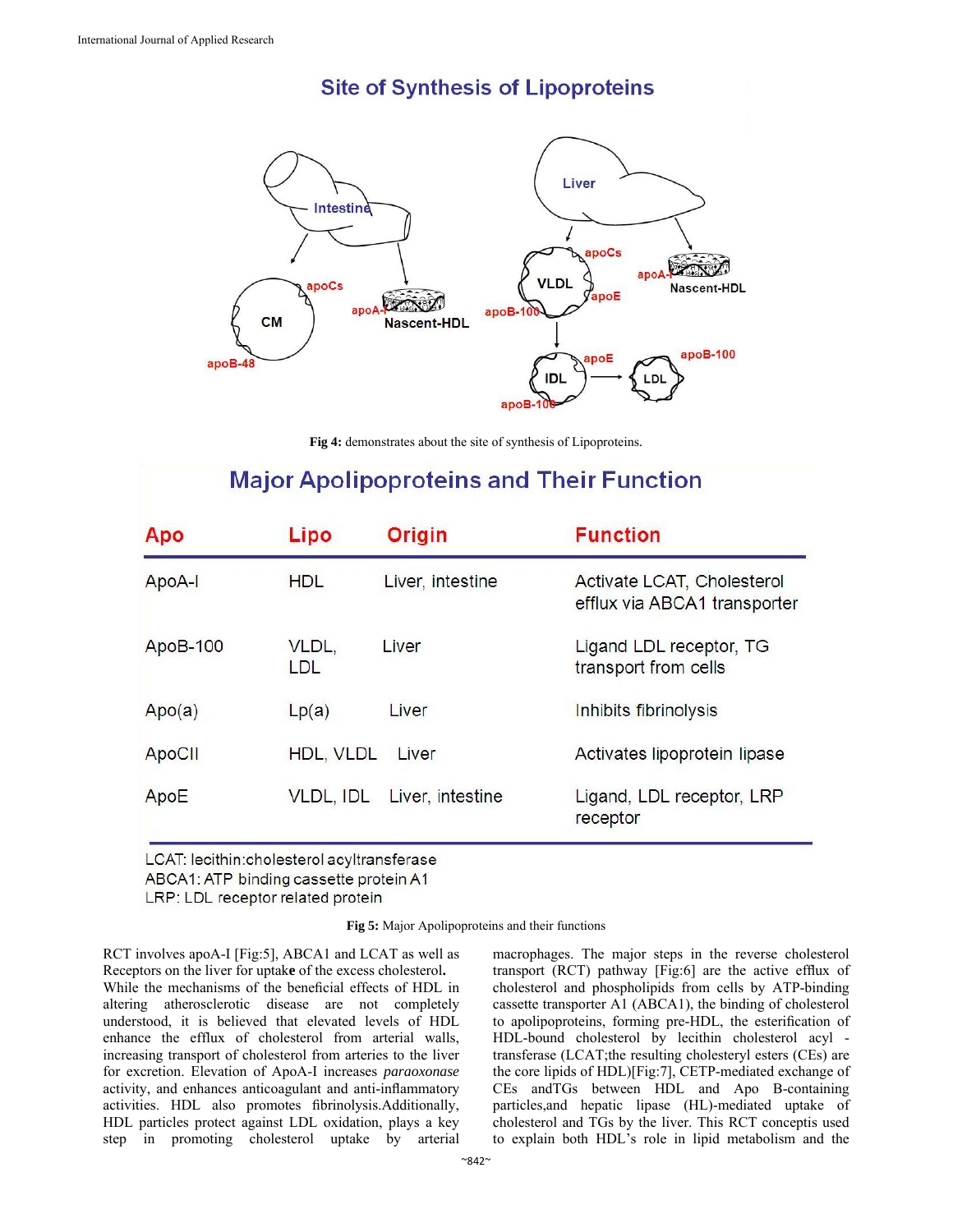inverse association between HDL-c plasma concentrations and cardiovascular disease risk. The effects of mutations in the various proteins and enzymes of the RCT pathway have helped in our understanding of cholesterol metabolism. Based on the RCT model, ApoA-I is an attractive target for therapeutic intervention. Experimental manipulations that increase production of ApoA-I have been associated with reduced atherogenicity. Human ApoA-I is protective in transgenic animal models<sup>[8A, 8B, 8C, 8D]</sup>and infusion of ApoA-I prevents atherosclerotic lesions and leads to regression of atherosclerotic plaques in human patients. Small-molecule compounds that increase the production of endogenous ApoA-I would be attractive therapeutic agents for treating dyslipidemias.





**Fig 6:** demonstrates details about Reverse Cholesterol Transport System

## Lecithin: Cholesterol Acyl Transferase (LCAT)

## **LCAT: Disk to sphere transformation**

Free cholesterol → Cholesteryl ester



**Fig 7:** demonstrates Lecithin, Cholesterol Acyl Transferase (LCAT)

#### **Familial HDL Abnormalities**

As familial HDL-c deficiency is often associated withfamily histories of premature CAD, much effort hasbeen directed to understanding the molecular defect(s) involved there with [9A, 9B, 9C]. Increased HDL-c concentrations are generally accepted to be protective against the development of atherosclerosis and CAD, but studies have suggested that the underlying *cause* of the increased HDL-c may be important in whether it is protective. The familial hypoalpha-lipoproteinemiasare rare lipoprotein disorders characterized by low levels of plasma HDL<sup>[Fig:8]</sup>. However, despite of markedly reduced HDL levels, several of these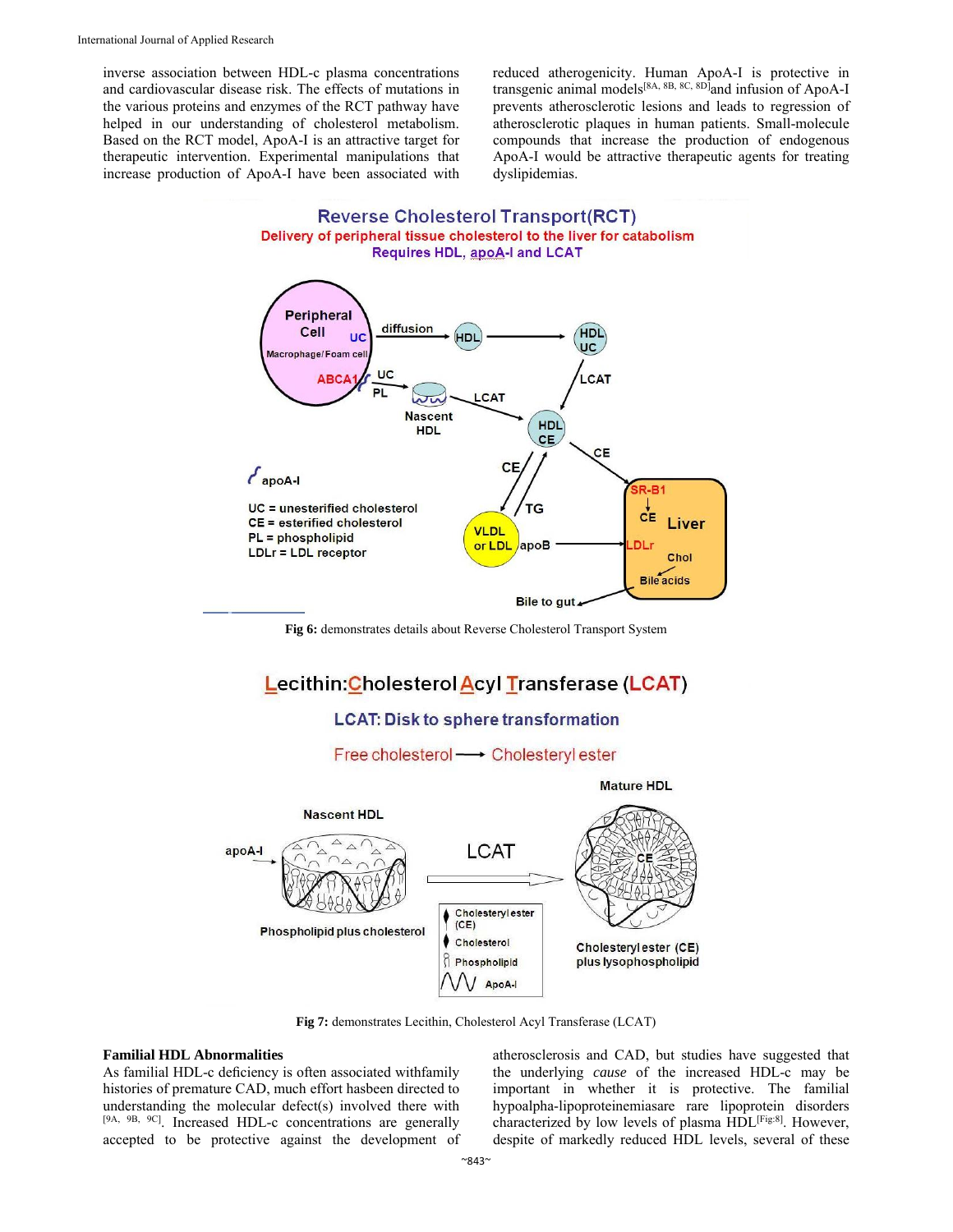conditions, including Tangier disease, fish eye disease, and LCAT deficiency, are *not* associated with premature atherosclerosis. Moreover, some mutations in LCAT are known that resultsin increased CAD [10A, 10B].

and LDL) and more remaining in HDL, resulting in increased HDL-c concentrations. Mutations leading to reduced hepatic lipase (HL) activity are rare and are associated with increased HDL-c concentrations and CAD.

Mutations leading to reduced CETP activity result in less CE being directed into Apo-B-containing particles (VLDL



**Fig 8:** demonstrates HDL Protective Role in Human body

The ATP-binding cassette transporter A1 (ABCA1) protein regulates the efflux of cholesterol and phospholipids from the cell to apolipoprotein acceptors, the rate-limiting step in the removal of cellular cholesterol. Tangier disease is characterized by mutations in the ABCA1 gene, resulting in a defective ABCA1 protein and accumulation of cellular cholesterol, reduced plasma HDL-c, and increased risk for CAD; over 100 ABCA1 coding variants are known [11A, 11B, 11C, 11D**]** . The plasma in case of Tangier disease (TD) patients has essentially no ApoA-I-containing lipoprotein (LpA-I), which in normolipidemic plasma is the majority of HDL. Residual amounts of ApoA-I in TD plasma have electrophoretic pre1-LpA-I mobility.

CETP deficiency causes hyper-alpha-lipoproteinemia, that is, marked *elevation* of plasma HDL-c <sup>[12]</sup>. While the extent to which CETP deficiency is actually associated with protection against CAD is unclear, it gave rise to the idea of inhibiting CETP as a therapeutic strategy $[13A, 13B]$ .

#### **Primary (familial) Lecithin**

Cholesterol acyltransferase (LCAT) deficiency is a genetic disease associated with corneal opacity, anemia, and proteinuria with renal failure. It is caused by the complete or near absence of LCAT activity.

ApoA-I is **s**imilarly characterized by a cysteine-for-arginine substitution, at position 151(R151C). These cysteine-forarginine substitutions allow disulfide-linked dimers to form. The mutations appear to make the ApoA-I and ApoA-I proteins functionally more effective than normal ApoA-I. In several studies it has been found that, HDL formulations of recombinant ApoA-I-phospholipid complexes brought about rapid regression of a focal carotid atheroma and protection from myocardial infarction [14A, 14B].

#### **HDL Infusion**

Several infusion studies with nascent HDL particles (ApoA-I/phospholipid complexes) have demonstrated the

prevention and regression of atherosclerosis [14A, 14B]. Extensive studies shown that, aortic atherosclerosis was established over 17 weeks in rabbits by balloon denudation and cholesterol feeding. Animals then received oral atorvastatin (5 mg/kg for 5 days) or two infusions of HDL particles (8 mg/kg ApoA-I) 2 days apart. Lesion size and composition were then assessed. HDL, but not atorvastatin, reduced lesion size by 36% [14B]. In patients with heterozygous familial hypercholesterolemia, a single infusion with recombinant pro ApoA-I particles (precursor of ApoA-I) resulted in a 34% sustained 10-day increase in cholesterol excretion, with a net removal of 5%–7% of total body cholesterol. Fecal sterol excretion was measured for 9 days before and 9 days after an intravenous infusion of the pro-ApoA-I liposome complexes. Plasma ApoA-I and HDLc levels increased transiently during the first 24 h. Fecal excretion of cholesterol (neutral sterols and bile acids) increased in all subjects. Control infusions with only liposomes in two of the patients did not affect cholesterol excretion [15].

Another line of research is the use of peptides that mimic ApoA-I. ApoA-I is a large protein, comprising 243 amino acids, making its recombinant preparation difficult and expensive. Additionally, intravenous administration is necessary, which is inconvenient. Efforts have been made at finding peptide mimetics that produce similar results to ApoA-I, but that would be easier to manufacture and administer<sup>[16]</sup>.

#### **Life style modification**

Much research suggests that the first step in increasing HDL-c levels should be life style modification. Regular aerobic exercise, loss of excess weight (fat), cessation of cigarette smoking,and changes in diet can all increase HDLc levels(Ashen and Blumenthal, 2005; Kodama *et al*. 2007; Mooradian *et al*. 2006; Dullens *et al*. 2007). Dietary soy protein, soluble fiber, and plant sterol/ ester-containing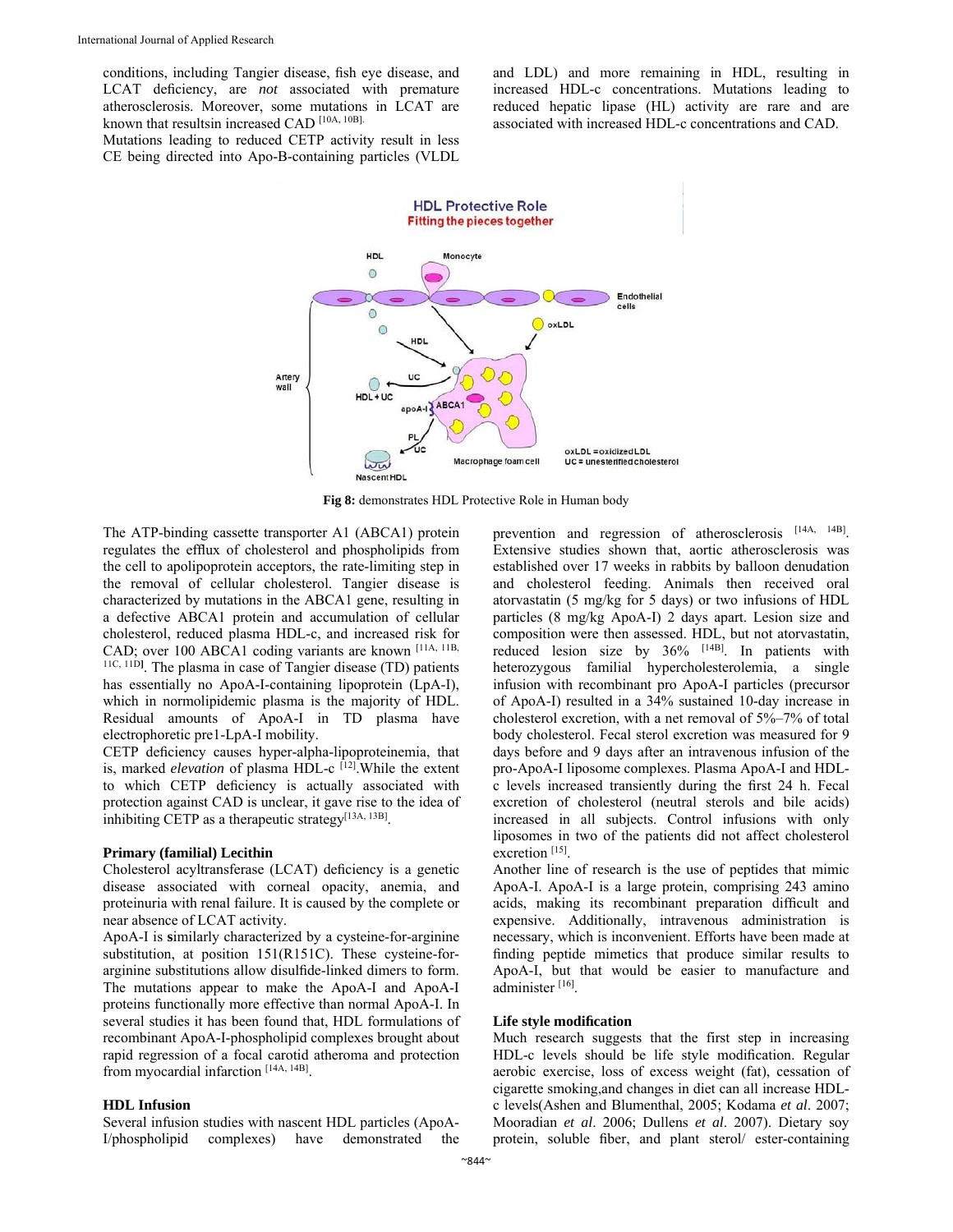margarines have all been shown to favorably reduces the LDL: HDL ratio (Hermansen *et al*. 2003). Diets rich in whole grain foods tend to increase serum HDL-c levels, while decreasing serum LDL-c, triacylglycerol levels, and blood pressure (Anderson, 2003). The effects of soy isoflavones are somewhat controversial (Dullens *et al*. 2007). Polyphenols have become a focus of research for their role in the prevention of cardiovascular disease and ability to raise HDL-c. Polyphenols are common components of the human diet, present in many foods and beverages of plant origin, including tea, wine, cocoa, and soy. Epidemiological studies have repeatedly shown an inverse association between the risk of myocardial infarction and the consumption of tea or wine and intake levels of some particular flavonoids, but no clear association has been found in clinical studies with primary clinical endpoints (Scalbert *et al*. 2005; Manach *et al*. 2005). In fact, in twelve intervention studies with differing polyphenol sources, six showed no effect on lipid parameters and six showed an improvement (Manach *et al*.2005). Such inconclusive data has clouded the use of polyphenols (Zern and Fernandez, 2005). Moderate consumption of red wine (one or two drinks per day) has consistently been associated with a reduced risk of cardiovascular disease, a phenomenon to explain the so-called "French Paradox," the relatively low rate of vascular disease in the French population, despite a high level of saturated fats in their diet (Poussier*et al*. 2005; Zern and Fernandez, 2005; Renaud and de Lorgeil, 1992; Burr, 1995; Schäfer*et al*. 2007). The polyphenol resveratrol (trans-3,5,4' trihydroxystilbene), a stilbenoid antioxidant found in the skin of red grapes, wine, peanuts, and some berries, has been shown to exhibit cardio-protective properties (Wang *et al*. 2005). Thus, mild-to-moderate alcohol consumption appears to be reasonable for many people; in contrast hepatic dysfunction and addiction may outweigh the benefits. Improvement in HDL-c with life style changes may often be associated; however, the interaction between genes and the environment may **i**nfluence the magnitude of any improvement. Thus, when life style modifications are insufficient, medications are used. Approaches to raise anti-atherogenic HDL-c have attracted much attention, because of expanding disease populations with low levels of HDL-c or high cholesterol, such as patients with type 2 diabetes, metabolic syndrome, dyslipidemia, and menopause.

To date, several medications that have been approved that increase HDL-c and new approaches are being sought.

Niacin is the most effective drug currently available to raise HDL-c levels. At higher pharmacological doses, niacin can reduce LDL-c, triglycerides [Fig:9, Fig:10], and apo-B, while increasing HDL-c and ApoA-I Chapman, 2005). These beneficial lipoprotein changes have been shown to translate for benefits, decreasing morbidity and mortality from cardiovascular causes (McCormack and Keating, 2005). Nicotinic acid, as vitamin B3, is available without prescription; however, side effects tend to be frequent when taken under suboptimal conditions. Extended- or prolongedrelease niacin (Niaspan), marketed by Kos Pharmaceuticals, decreases flushing, niacin's most common side effect and increased HDL-c by ~25% from baseline at 200 mg/kg in clinical studies (Pal and Pillarisetti, 2007; McCormack and Keating, 2005; Birjmohun *et al*. 2004). With the discovery of the niacin receptor (HM74a, PUMA-G), several drug companies are working on developing novel agonists (Pal and Pillarisetti, 2007).



**Fig 9:** demonstrates the state in elevated LDL related with consequent effects

## **Therapetic Approaches**

### **Hormone replacement therapy**

Menopause is a pro-atherogenic state, associated with aincrease in the incidence of coronary artery disease (Schnatz and Schnatz, 2006). Estrogen replacement therapies, such as conjugated equine estrogen (CEE, Premarin), reduce the risk of CAD in postmenopausal women (Lamon-Fava *et al*. 2006). Hormone replacement therapy (HRT) is associated with increased ApoA-I and HDL and decreased LDL and total cholesterol levels. ApoA-I levels were increased most by use of estrogen alone (Lamon-Fava *et al*. 2006).

#### **Rimonabant strategy**

Rimonabant, a cannabinoid-1 receptor blocker, is being investigated for use in reducing body weight and improving cardiometabolic risk factors in overweight or obese patients (Forrester and Shah, 2006). In one randomized, controlled trial, the mean weight loss was 19 pounds at 2 years. In the high-dose group, 39% lost 10% of their initial body weight, compared with 15% in the low-dose cohort and 12% of those receiving a placebo. The number of patients with metabolic syndrome at baseline was reduced by about 50% with rimonabant 20 mg. Concomitant with the weight loss, the patients exhibited an 11% decrease in triglyceride and a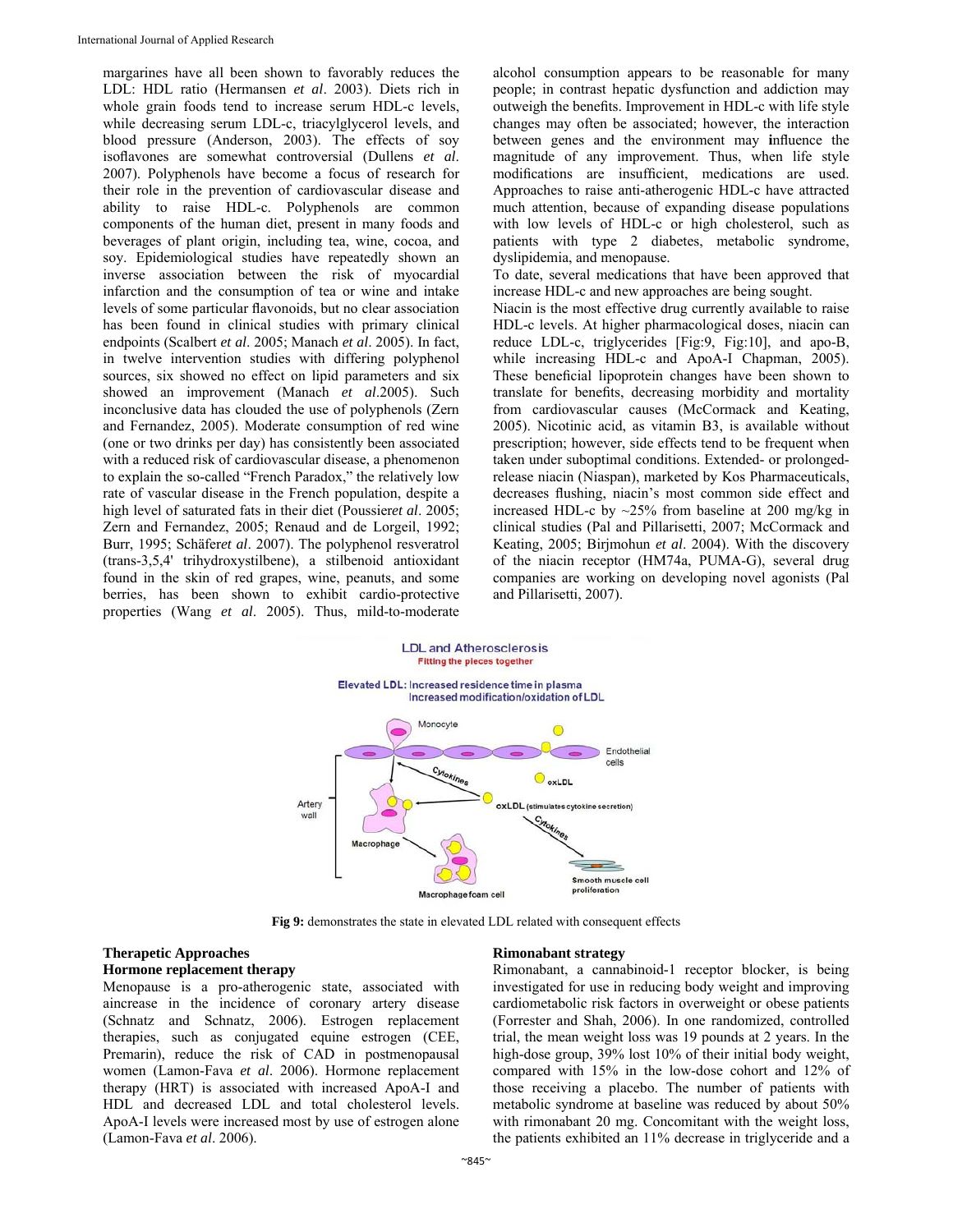27% increase in HDL Cholesterol (Forrester and Shah, 2006). This drug is currently approved in many markets under the brand name Acomplia. However, in June 2007, the U.S. FDA's Endocrine and Metabolic Drugs Advisory Committee did not recommend approval of this strategyfor weight management.

#### **CETP inhibitors**

Cholesterol ester transfer protein (CETP) is a glycoprotein that facilitates the transfer of cholesteryl esters from HDL-c to Apo B-containing lipoproteins in exchange for triglycerides (Pal and Pillarisetti, 2007). Subjects with CETP deficiencies, because of CETP gene defects, have elevated plasma levels of HDL-c and ApoA-I. However theanti-atherogenic role of CETP is complex because, despite raising HDL-c levels, it also slows the metabolism of HDL-c (Rader, 2006, 2007a). To date, two CETP inhibitors, JTT-705 and torcetrapib, have been evaluated clinically and have shown efficacy of increase HDL-c (Rader, 2006, 2007a; Barter *et al*. 2007). In early clinical studies, torcetrapib showed a pronounced effect on plasma lipoproteins in patients with low HDL-c levels, and reduced the levels of LDL-c and apolipoprotein B, both as a monotherapy and in combination with atorvastatin (Rader, 2006, 2007a). After the phase II dose-ranging trials, torcetrapib, despite being associated witha substantial increase in HDL-c and decrease in LDL cholesterol, was also associated with an increase in blood pressure, and no decrease in the progression of coronary atherosclerosis (Nissen *et al*. 2007b). The lack of sufficiency may be related to the mechanism of action of this drug class or to moleculespecific adverse effects (Rader, 2007b; Barter *et al*. 2007). After demonstrating in phase II, no additional data has yet been published on JTT-705.

Inflammation has a fundamental role in mediating all stages of atherosclerotic disease. AGI-1067 (probucol monosuccinate, succinobucol) is being assessed for the treatment of restenosis and possibly atherosclerosis. The pharmacological activities of AGI-1067 are the ability to block the expression of oxidation-sensitive inflammatory genes, including genes that encode vascular cell adhesion molecule-1 and monocyte chemotactic protein-1.

#### **Phospholipids**

Phosphatidyl-inositol can stimulate reverse cholesterol transport by enhancing the flux of cholesterol into HDL and by promoting the transport of HDL-c to the liver and bile. Currently, phosphatidyl-inositol (PI) is being evaluated in human subjects. At doses as high as 5.6 g/day, PI demonstrated raise of HDL-c of 18% over a 2-week period, and a fall in triglycerides by 36% in fed subjects. This product is in clinical development (Burgess *et al*. 2005). CSL-111 is a reconstituted HDL, consisting of ApoA-I from human plasma combined with soybean phosphatidylcholine, that resembles native HDL (Tardiff *et al*. 2007b). In a 183-patient phase II clinical trial, there was no significant reduction in atheroma or plaque volume, compared with the placebo, but there was a statistically significant improvement in the plaque characterization index and coronary score on quantitative coronary angiography [17]**.** 

#### **Conclusions**

The lipid hypothesis, now more than 100 years old, is based on the idea that dyslipidemia is central to atherosclerosis. Its

validity was ultimately understood by major epidemiological studies, demonstrating that cholesterol levels were linearly related to coronary heart disease mortality. Further epidemiological studies showed an inverse relationship between blood levels of HDL-c and the incidence of clinically significant atherosclerosis; it appears that each 1 mg/dL increment in serum HDL-c is associated with a 2%–3% decrement in cardiovascular risk (Boden, 2000). While our understanding of the mechanism(s) by which HDL alters atherosclerotic disease remain(s) incomplete, it is believed that elevated levels of HDL increase the transport of cholesterol from arteries and tissues to the liver for excretion. Based on the RCT model (Fig. 1), ApoA-I is an attractive target for therapeutic intervention. Experimental manipulations to increase ApoA-I have been shown to reduce atherogenicity. Human ApoA-I is protective in transgenic animal models (Shah *et al*. 1998; Rubin *et al*. 1991) and infusion of ApoA-I prevents atherosclerotic lesions and leads to regression of atherosclerotic plaques in human patients. There is an ongoing need for novel therapies to increase the biosynthesis of HDL, to inhibit the progression of and even bring about regression of atherosclerosis. The development of a small molecule drug that increased endogenous ApoA-I would be a major advance in treating lipid-related cardiovascular disease. Targeting the patient's liver and small intestine to increase the transcription, synthesis, and secretion of ApoA-I is generally considered a promising approach for raising HDL-c levels. Currently, our ability to raise HDL is limited; life style, including dietary, changes, niacin, fibrates, estrogen, and to some degree, the statins do raise HDL, but not very potently. Several new drug classes are under investigation in this very active field.

#### **Authors's contribution**

Author has extended in depth research and exclusive study regarding the present spectrum that has been manifested to write him this review in favour of mankind and well-being of health science and cultivation.

In this paper, the author achieved extreme guidance favoring the in depth cultivation with a positive output from Partha Majumder, Biomedical Scientist and Systems Biologist, Former Principal Scientist (Helixinfosystems) and Former Head & Coordinator, Department of Applied Biotechnology and Bioinformatics, Sikkim Manipal University(CC:1637), Kolkata, India.

#### **Acknowledgement**

It is an established fact that every mission needs a spirit of dedication and hard work but more than anything else it needs proper guidance. In fact, author feels proud in taking this opportunity to express his heartiest regards and deep sense of gratitude to his beloved wife Mrs. Ranita Kar for her evergreen inspiration as well as spirit for progress, research and all kinds of pursuit of excellence in author's life and achievements.

#### **References**

- 1. Schaefer EJ, Eisenberg S, Levy RI. Lipoprotein apoprotein metabolism. J Lipid Res. 1978; 19:667-87.
- 2. Schultz JR, Verstuyft JG, Gong EL. Protein composition determines the anti-atherogenic properties of HDL in transgenic mice. Nature. 1993; 365:762-4.